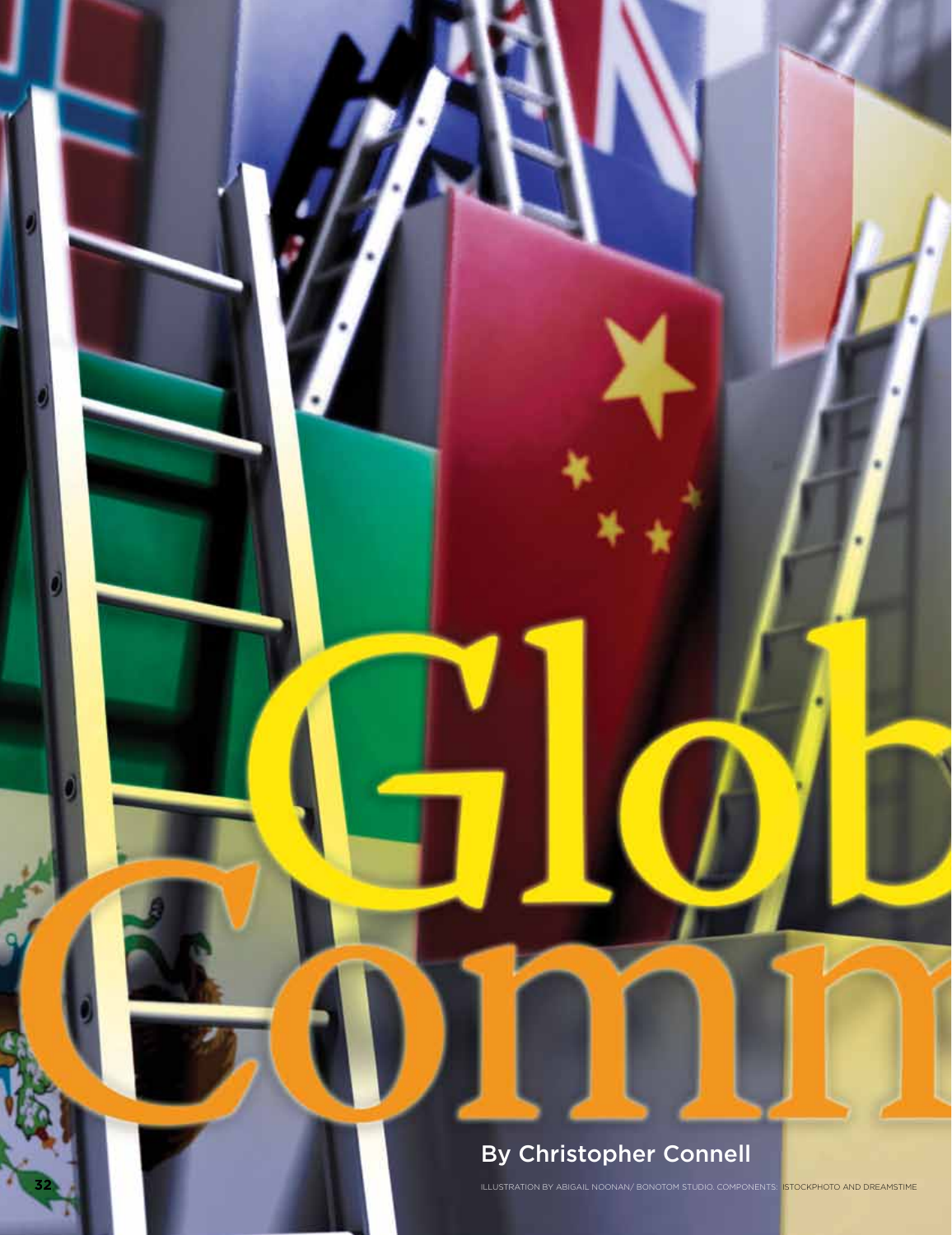In tough times, internationalization poses challenges and opportunities for community colleges

E

**33**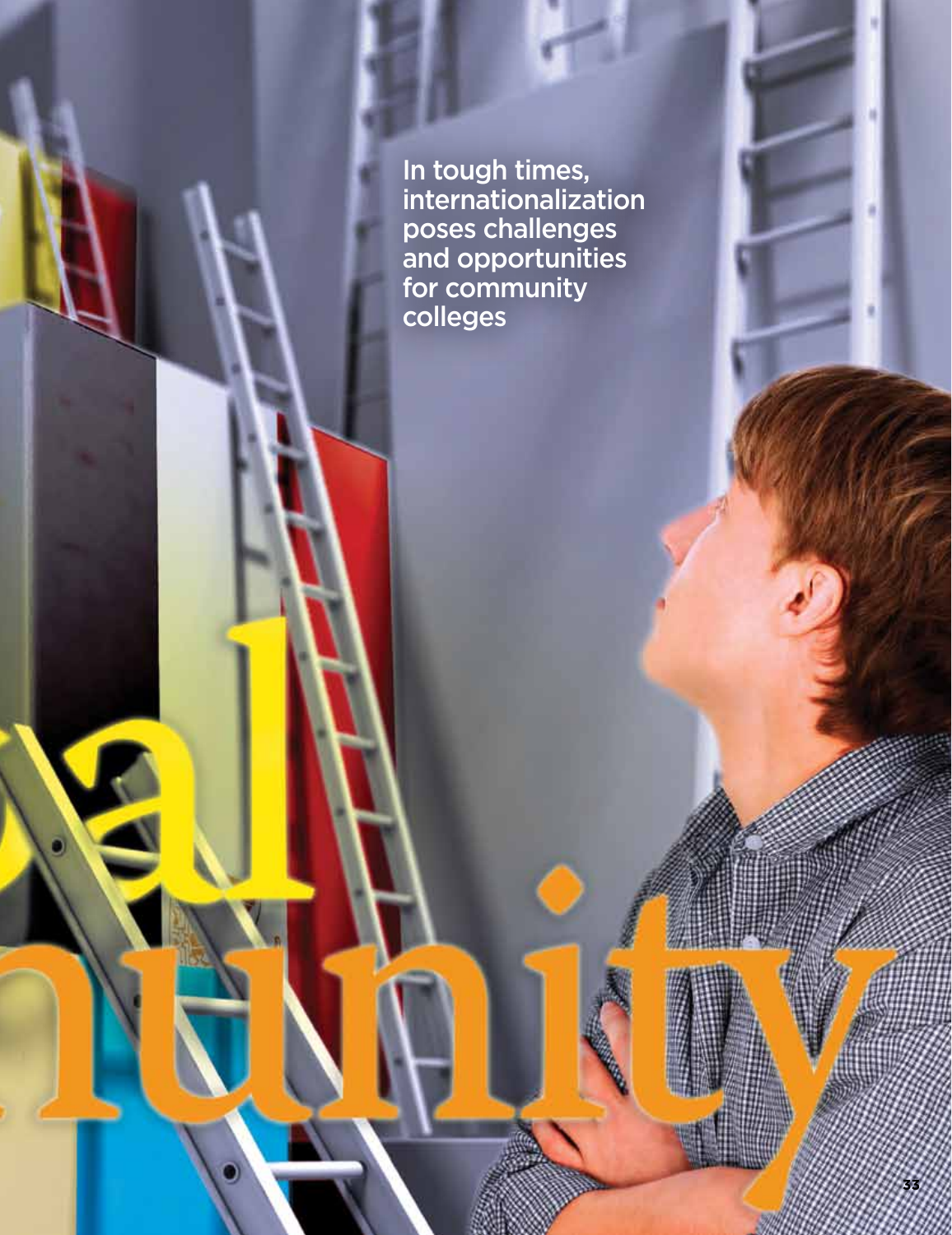hen an Eastern Iowa Community College team returned from helping a Ukrainian university develop a business curriculum, one professor introduced a new slide to a lecture teaching Iowa students how to use software tools. "It showed the little town called Drohobych where we worked," said Jeff Armstrong, an Eastern Iowa administrator. "She was teaching them how to use PowerPoint, but also giving them a geography lesson about western Ukraine. The students didn't necessarily know that, but they'd ask, 'How do you pronounce that name?' and 'What are the people doing in that picture?' It's the multiplier effect."

The multiplier effect is what hundreds of the nation's 1,200 community colleges are hoping for as they mount efforts to prepare students not just for careers or transfer to universities but also to become "global citizens," as many mission statements call it. The means vary, but they include enrolling more international students, providing education abroad opportunities for domestic students, sending faculty abroad on research and development projects, and finding ways to infuse international content into courses from auto mechanics to funeral services to business administration.

This is not a new quest. Edmund J. Gleazer, Jr., then-head of the American Association of Community Colleges (AACC), exhorted colleagues to think internationally in the 1960s and 1970s during the heyday of community college expansion. U.S. Commissioner of Education Ernest L. Boyer, in a prescient 1977 speech on the interconnectedness of the planet, decried as "disturbing nonsense" the notion that international education "is senior college turf."

The number of international students enrolled in community colleges spurted 10.5 percent in 2008–09 to 95,785. Two-year institutions now enroll one-seventh of all international students pursuing degrees in the United States. Although the welcome mat is out for these students and the welcome revenues they bring, internationalization remains a hard slog for two-year institutions. The situation has been exacerbated by recent cuts in state funding and other stringencies. In the current fragile economy, even flows of international students are in jeopardy, although community colleges' price advantage could make these institutions more attractive for those seeking undergraduate degrees.

Madeleine F. Green, the American Council on Education's vice president for international initiatives, said that by the wide range of measures in ACE's *Mapping Internationalization on U.S. Campuses: 2008 Edition,* "associate colleges are not doing well in internationalization." The report, based on a survey

of more than 400 two-year institutions, found that on average they:

- Devoted limited staff and infrastructure to internationalization
- Did not stress international education in their mission statements
- Had no requirements for foreign language study or globally focused courses
- Offered some education abroad opportunities, but participation remained low
- Rarely considered international work or experience when hiring and promoting faculty

Still, the situation has improved somewhat since the ACE's first *Mapping Internationalization* study in 2001, Green said. "The world has changed and the conversation has changed profoundly. College leaders and public officials all at least understand and say the right things about globally competent students and internationalization."

"There's always time lag between recognition and action. Campuses change slowly," added Green. "Internationalization is not just about putting in a course here or there or even doubling your students going abroad from 5 to 10 percent. It's about a different mindset and that's a big change."

Other prominent educators exude optimism on this front.

Under Secretary of Education Martha Kanter, second in charge at the U.S. Department of Education and the first from the ranks of community colleges to hold that post, said, "We are increasingly becoming international centers for higher education for the first two years." She formerly was chancellor of the Foothill-DeAnza Community College District in California's Silicon Valley, which enrolled 3,831 international students in 2008–09. Since these students pay full costs, "it's a win-win for everybody," said Kanter. "We are part of a globalizing society. The faculty really felt strongly this was a deep and rich part of the curriculum …. We should be welcoming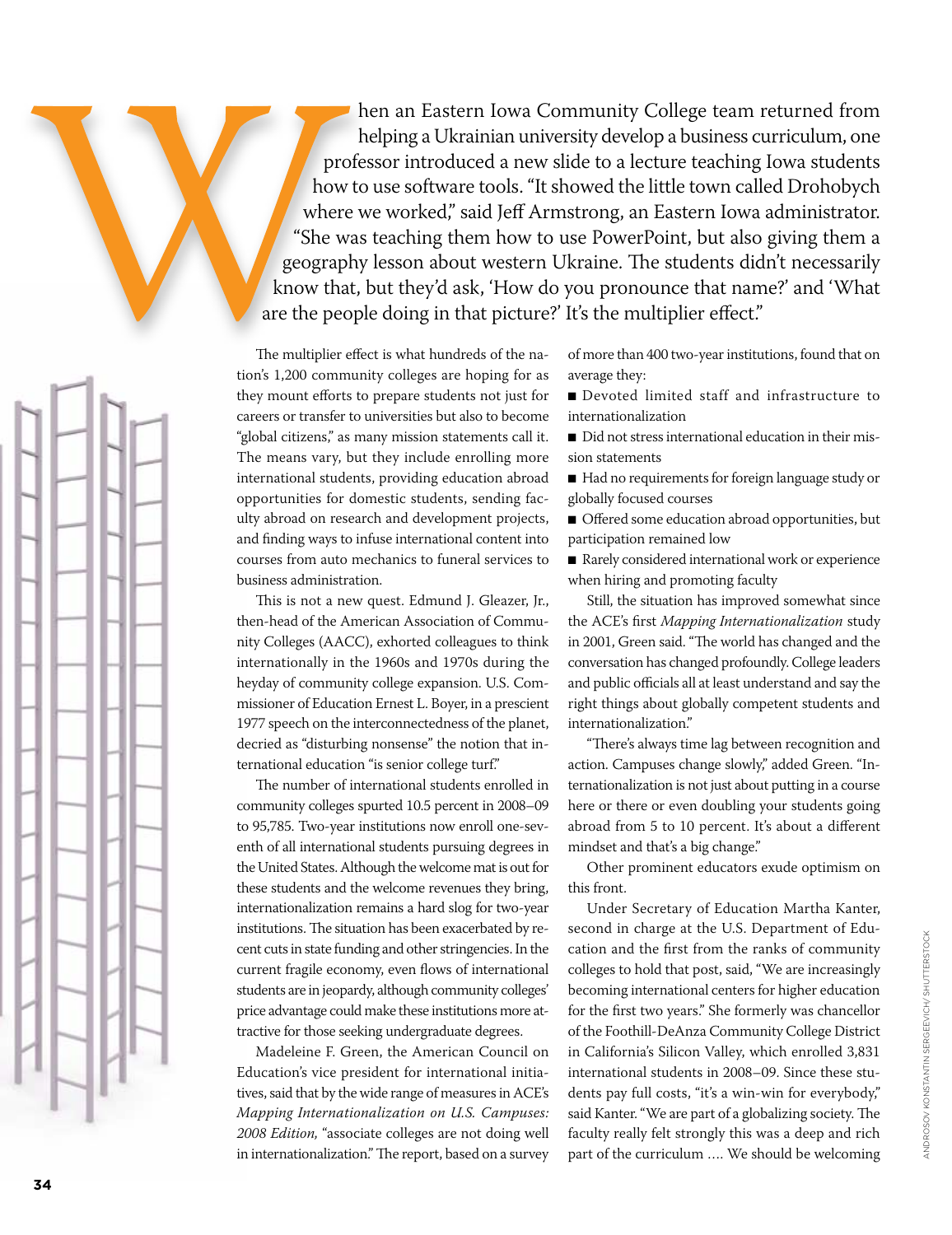people from other countries, sharing what we have and learning from them."

Allan E. Goodman, president and CEO of the In stitute of International Education (IIE), predicts that "community colleges are going to be a big part of our future." Already they figure more prominently in "the thinking and doing about international education. They are developing their own foreign policies. They are reaching out to particular student groups around the world because they realize how enriching it is for the American students who are there." Some community college winners of IIE's Andrew Heiskell Awards for Innovation in International Education have arranged for auto mechanics and nursing students to spend two weeks in other countries studying how those skills are taught there, he said. "That actually fits directly into the curriculum of a community college. I think we'll see a lot more of that because last time I looked they repair cars in other countries, and there are sick people, too. There's a lot more opportunities and I think the col leges are going to explore and find them."

# **Minuscule Education Abroad Numbers**

Community colleges enroll 6.5 million students, in cluding nearly 95,785 of the 671,616 international students who studied in the United States in 2008–09. The export numbers are far less robust. Although al most half of all U.S. undergraduates are community college students, these institutions send a minus cule number—about 6,600 each year—on education abroad programs. Some community colleges are providing scholarships and banding together to offer opportunities, but with older students who often are working and raising families, "even short-term pro grams are tough nuts for community colleges," said ACE's Green. Even a two-week education abroad ex perience may cost as much as a year's tuition, which averaged \$2,402 at two-year public institutions in 2008–09, according to the College Board.

Rosalind Latiner Raby, director of California Col leges for International Education (CCIE), a nonprofit consortium of 84 community colleges, said the real barrier is a lack of institutional support and commit ment. In a 2008 report for the Institute of International Education on "Expanding Education Abroad at U.S. Community Colleges," Raby wrote, "The predomi nant issue preventing college students from studying abroad is not student interest. Rather, it is the lack of institutionalization of study abroad." Most community colleges do not have a professionally staffed education abroad office and "if they aren't offering opportunities,

**The multiplier effect is what hundreds of the nation's 1,200 community colleges are hoping for as they mount efforts to prepare students not just for careers or transfer to universities but also to become "global citizens," as many mission statements call it. The means vary, but they include enrolling more international students, providing education abroad opportunities for domestic students, sending faculty abroad on research and development projects, and finding ways to infuse international content into courses from auto mechanics to funeral services to business administration.**



JAN+FE

B.10

INTERNATIONAL EDUCATOR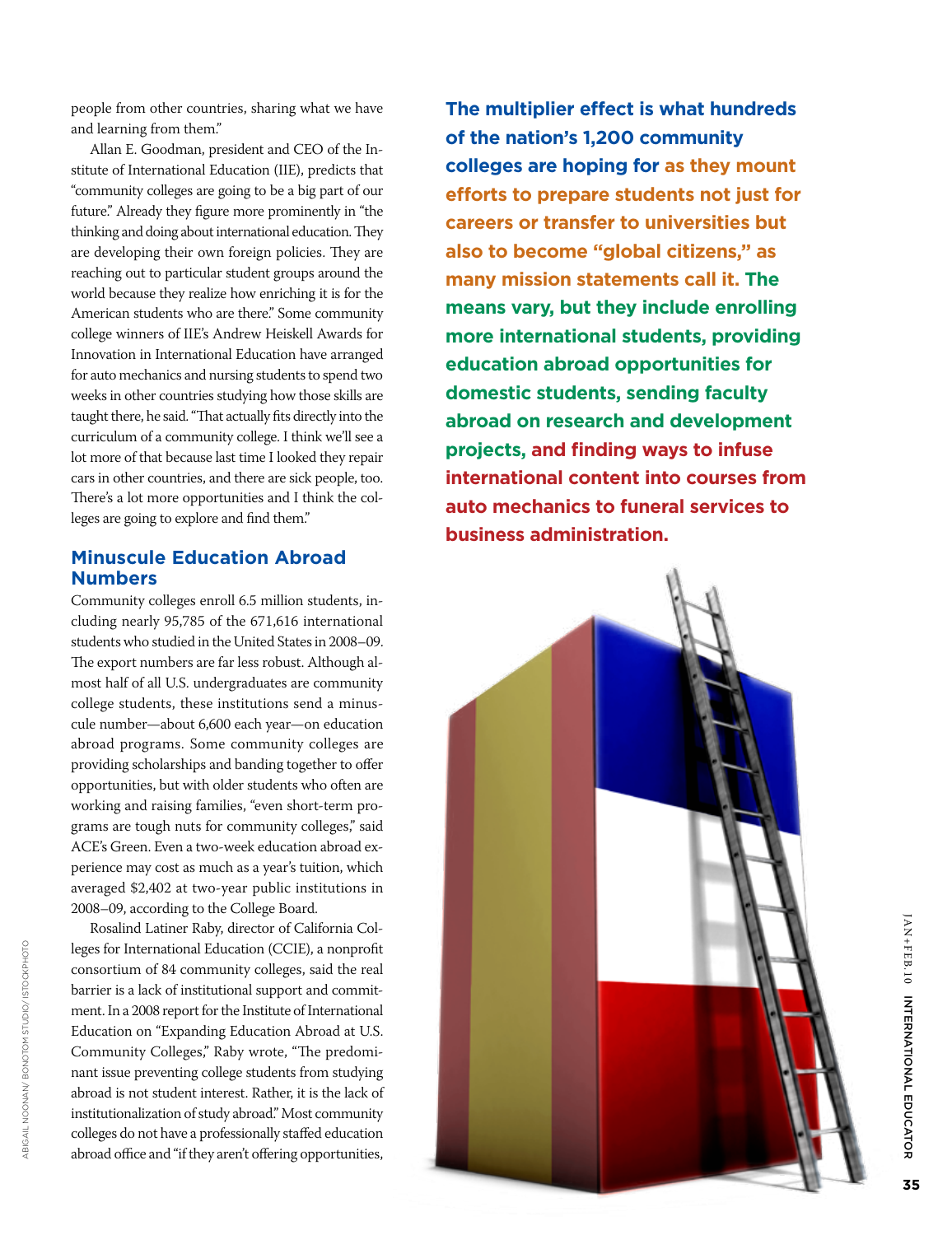**Most community colleges do not have a professionally staffed education abroad office and "if they aren't offering opportunities, the students don't go," Raby said. "It has nothing to do with the fact that they are nontraditional, that they have family or work (obligations). If students had the opportunity, they would find a way.** the students don't go," Raby said. "It has nothing to do with the fact that they are nontraditional, that they have family or work (obligations). If students had the opportunity, they would find a way."

The grim financial picture poses further challenges for two-year colleges, and not just for education abroad programs. "Oftentimes when there are budget cuts, international is one of the areas that gets cut," said Judy Irwin, director of international programs and services for the AACC, which has scaled back its international recruitment fairs. Irwin recently took a group from 21 colleges to Vietnam, fertile ground for recruiters. In the past they would have stopped in several other countries, but the trip also would have cost three times as much. Still, Irwin believes that community colleges are laying the groundwork for further internationalization. "It's not just recruitment or study abroad or faculty exchange or enriching the curriculum; it's all of them," said Irwin. "They may only be doing one of (these), but they are trying to put certain things in place."

## **Help from the State Department**

They are getting help from the U.S. Department of State's Bureau of Educational and Culture Affairs (ECA) and its EducationUSA network of 450 advising centers in 170 countries, which are singing the merits of community colleges for career and technical training and associate degrees and as a stepping stone to four-year colleges and universities. State launched a Community College Initiative in 2007 that brings disadvantaged students from Egypt and a dozen other developing countries for a year of training in fields such as business administration, information technology, nursing, and tourism. More than 50 community colleges have hosted 900 students.

Community college students on Pell Grants are also eligible for Benjamin A. Gilman International Scholarships of up to \$5,000 for education abroad. Gilman targets minority students, especially those studying science, technology, engineering, and math, and those bound for Muslim countries and other nontraditional destinations. Recently the Gilman scholarships were opened up for summer study in the Southern hemisphere and the so-called STEM fields. That was specifically done "to attract more community college students," said Paul Hiemstra, director of State's Global Educational Programs Office.

ECA is also trying to convince more community college faculty to apply for Fulbright fellowships. There are currently 15, and two new slots in Russia reserved for community college faculty and administrators recently were added. Applications have tripled. "A lot of comSkip ODonnell / istockphoto

SKIP ODONNELL / ISTOCKPHOTO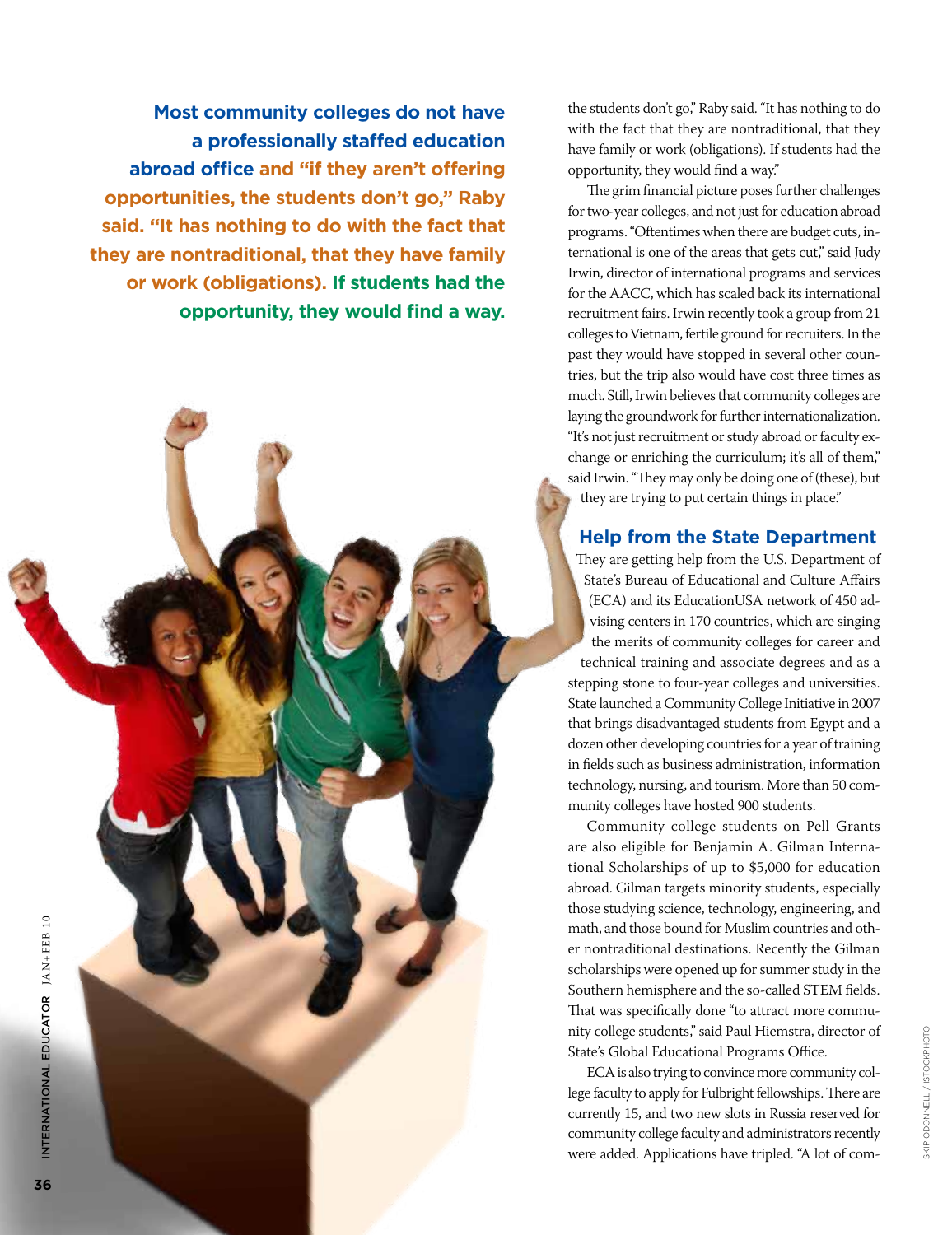munity college faculty assume the Fulbright program is not for them. We're doing everything we can to make sure that they know that's not the case," said Hiemstra.

#### **Under the Radar?**

ACE's Green believes some community colleges feel a need to keep their international activities "under the radar" lest their boards ask, "Why are you messing around with this stuff? There's work to do right here in River City?" J. Noah Brown, president of the Associa tion of Community College Trustees, said, "I'd be less than honest if I said that doesn't happen. It happens quite a bit and it's a constant struggle, particularly when the economy goes down" and people feel threatened by globalization. But Brown said, "That is a continuing challenge for trustees, absolutely. But if you go and talk to some of the businesses in that same community, they understand this. Part of the trustees' job is to be an ad vocate within the community and help (it) understand the things that go on that impact that community."

At the same time, other countries are hungry to learn from the success of the American community college model, Brown said. "There is great interest from around the world in how that model might be molded and shaped and frankly exploited in their own coun tries," he said. "They're really beginning to understand that these colleges are real economic engines in their communities." Brown went to the Middle East in June with a U.S. State Department academic delegation. "That was a profound experience for me," he said. There was widespread recognition in the region that allowing "more people to get educated and trained and become successful is by its very nature a stabilizing force."

Goodman said one reason for his optimism that community colleges will play a larger role in interna tional education is that after years of investments in primary and secondary education, developing coun tries now need places to send their increasing number of graduates. "More and more are going to come to the United States, and…discover that community colleges are a good way to start," he said. Community colleges also can expand their faculty and classes more readily than research universities, said Goodman.

They may also be more welcoming for students whose English may not yet be up to most U.S. univer sities' standards. "What community colleges offer are not only the same courses at an accredited institution at lower cost, but also the opportunity to learn English and to be able to come with a low or no TOEFL (Test of English as a Foreign Language) score," said AACC's Irwin. "They may have to take a year of ESL, but most of our colleges have strong intensive English programs."

ACE's Green said community colleges do have the potential to attract more international students with lower tuition and smaller class sizes. "On the other hand, if you're an 18-year-old and you're going to a commuter, urban campus where everybody is 27 or older," that may be a disadvantage she said. "It de pends on the college, the location, and the facilities."

#### **More than an ' Open Door'**

Northern Virginia Community College (NOVA), one of the nation's largest, counts 1,663 international stu dents among its enrollment of 42,633 on a half-dozen campuses in suburbs near Washington, DC. NOVA is the only community college that has signed up for ACE's Internationalization Laboratory, in which in stitutions work closely with ACE over a year or more to develop action plans. NOVA's Internationalization Task Force produced in 2007 a detailed blueprint for pulling together diffuse activities at its separate cam puses. Internationalization, it said, "should mean more than simply having an 'open door'" for immigrants or allowing a few individuals to promote "isolated inter national initiatives." The task force went on:

What it should mean is that all students gain world wide perspectives from their NOVA education; that all classes appreciate intercultural differences; that faculty and staff view the scope of their pro fessional lives globally; that the college provides means for students to have learning experiences overseas and for faculty to gain professional devel opment beyond traditional locations; that services to students reflect multicultural considerations; that our learning environments echo multicultur al themes and images; and that the entire NOVA learning experience be one from which students, faculty, staff, and visitors alike draw an excitement about the world microcosm that is NOVA.

Paul J. McVeigh, Jr., then a dean of humanities and sciences, and now associate vice president for global studies and programs, spearheaded this push. Creat ing his new position was among the task force's 15 recommendations. Looking back now, McVeigh said some things are moving faster than others, which "is the nature of a big institution. The fact that I moved into this position is a way for a lot of people to say, 'Well, it's taken care of now. We can move on to something else.' That becomes a challenge for me sometimes to get it back on the front burner." McVeigh works out of the ex ecutive vice president's office without a staff of his own. He chairs a Global Studies Committee of faculty and administrators that works on forging "a globally con scious curriculum." A separate office handles visas and services for NOVA's large contingent of international

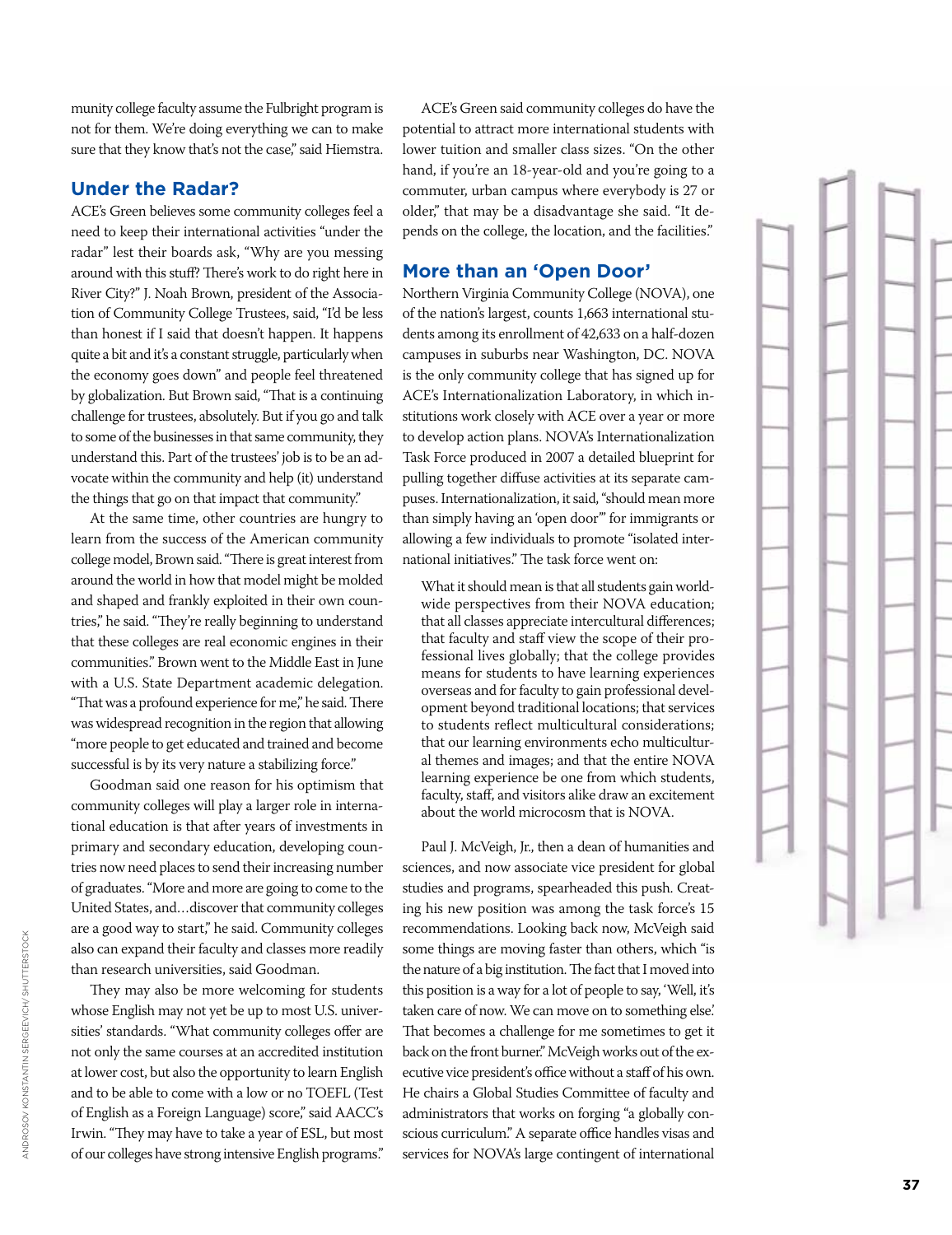**"I do think that education abroad activity will increase at community colleges in the future, likely after the economy turns around. There is exciting work being done at many community colleges in the education abroad area, but it needs time to grow and mature."**

> students. The 2007 task force reported that some faculty had given up leading students on education abroad "because they were no longer willing to navigate the college's complex and burdensome travel policies and unable to assume the trips' financial liabilities." NOVA has no full-time education abroad staff and sends only a smattering of students on education abroad programs.

> Raby said it is not unusual for a community college strong in one area of internationalization to be weak in others. She often finds that colleges with large international enrollments "are not doing any work in international development or internationalizing curriculum. It's a strange situation."

#### **Making Education Abroad 'Visible'**

From the coasts to the heartland, some two-year colleges are making strides in a broad range of international activities. Santa Barbara City College (SBCC) sent more than 1,200 students on its education abroad programs between 2002 and 2008, although the number has dropped from a high of 282 in 2003 to 183 in 2008. "We had to cancel two (new) summer programs this last summer, but we still have had very strong numbers for our semester programs," said Carola Smith, senior director of international programs. SBCC has offered classes in China, Chile, Mexico, Vietnam, Russia, New Zealand, and Vietnam, as well as across Europe. This past fall it sent students to study Spanish language and Latin American culture for 13 weeks in Chile and Argentina, and in the spring two groups of SBCC students will be in Rome and Cambridge, England, studying art, history, political science, and writing. In summer 2010 classes will be offered in Costa Rica (Spanish), Vietnam (teaching English as a foreign language), and Vienna, Munich, and Prague (marketing). The costs range up to \$7,700, but Smith said that "would be comparable to what students would have to spend for a semester living here in Santa Barbara." SBCC provides \$500 to \$1,000 scholarships for all students with demonstrated

need, and the programs are vigorously promoted on campus. "We try to make these programs very visible," said Smith, who first came to SBCC as an international student from Germany. "Our faculty are very actively involved in the marketing. They do a lot of presentations in classrooms. It's always reassuring for students to meet the faculty who will be leading the programs. We do a lot of posters and tables on campus." She also reminds incoming students and parents that education abroad will look good on their resumes.

Only a handful of community colleges are among the 300 institutions belonging to the Forum on Education Abroad, which sets standards of good practices for this field. But Brian Whalen, the Forum president and CEO, also is bullish about their potential. "I do think that education abroad activity will increase at community colleges in the future, likely after the economy turns around. There is exciting work being done at many community colleges in the education abroad area, but it needs time to grow and mature," said Whalen.

John Halder, president and executive director of Community Colleges for International Development (CCID), said, "The financial realities are putting a halt to activities, even though there are more community colleges' designing study abroad programs and more faculty anxiously wanting to put programs together than ever before." CCID, a consortium of 160 colleges based at Kirkwood Community College in Cedar Rapids, Iowa, runs collaborative programs using a "Troika" model developed by Michael Brennan, international education director at Hillsborough Community College in Tampa, Florida. CCID secures three-year commitments from at least three colleges to send students on a joint education abroad program and to fund scholarships of at least \$750 per student.

"We're trying to put in place mechanisms that make this easier for students to participate," said Halder. "We have nursing students going to Ecuador to spend a week in Quito in a clinic and then another week in a clinic in the rain forest. We've had sustainability and international marketing programs in Denmark, and emerging economy programs in Ukraine and China." About 100 students participate each year, although Halder is girding for a drop in 2010.

## **Putting out the Welcome Mat**

Eighteen community colleges enrolled more than 1,000 international students in 2008–09. The leader by a wide margin was the Houston Community College System, with 5,580 international students in 2008–09. Explaining its draw, Gigi Do, senior director for international initiatives said, "Houston is a very

International Educ

INTERNATIONAL EDUCATOR JAN+FEB.10

ATOR  $JAX+FEB.10$